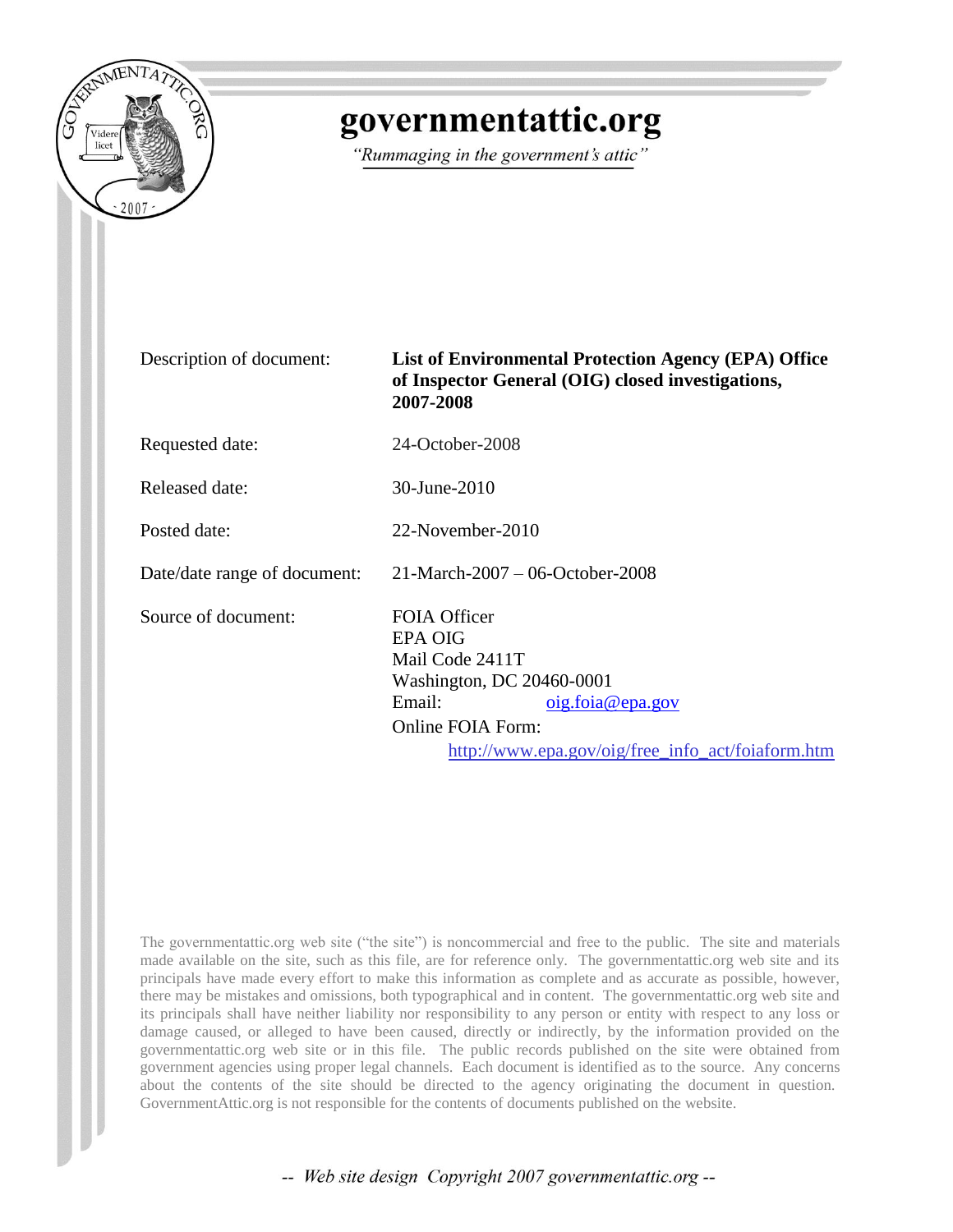

**UNITED STATES ENVIRONMENTAL PROTECTION AGENCY**  WASHINGTON, D.C. 20460

JUN 30 2010

OFFICE OF THE INSPECTOR GENERAL

## Reference: Freedom of Information Act Request (HQ **FOI** 00224-09)

This letter responds to your Freedom of Information Act (FOIA) request dated October 24, 2008. You requested a printout of all Office of Inspector General (OIG) documents regarding all OIG investigations closed during the time period January 1, 2007 through the date of your request. We are providing information for calendar years 2007 and 2008.

A responsive document is being provided to you with redactions of information that is protected from disclosure under FOIA exemptions 5 U.S.C.  $\S 52$  (b)(6) and (b)(7)(c). Exemption (b)(6) exempts from disclosure any information that would constitute a clearly unwarranted invasion of personal privacy. Information that has been redacted pursuant to this exemption includes the names of individuals. Exemption  $(b)(7)(c)$  exempts from disclosure investigative information that could reasonably be expected to constitute an unwarranted invasion of personal privacy, for example individual names or addresses.

You may appeal this partial denial to the Counsel to the Inspector General, Office of Counsel, Office of Inspector General, 1200 Pennsylvania Avenue, NW mail Code (2411T), Washington, D.C. 20460, Fax #202 566-0870, e-mail oigfoia@epa.gov. The appeal must be made in writing and must be submitted no later than 30 calendar days from the date of this letter. The appeal letter should include the HQ FOI number listed above. If possible, the appeal letter and its envelope should be marked "Freedom of Information Act Appeal."

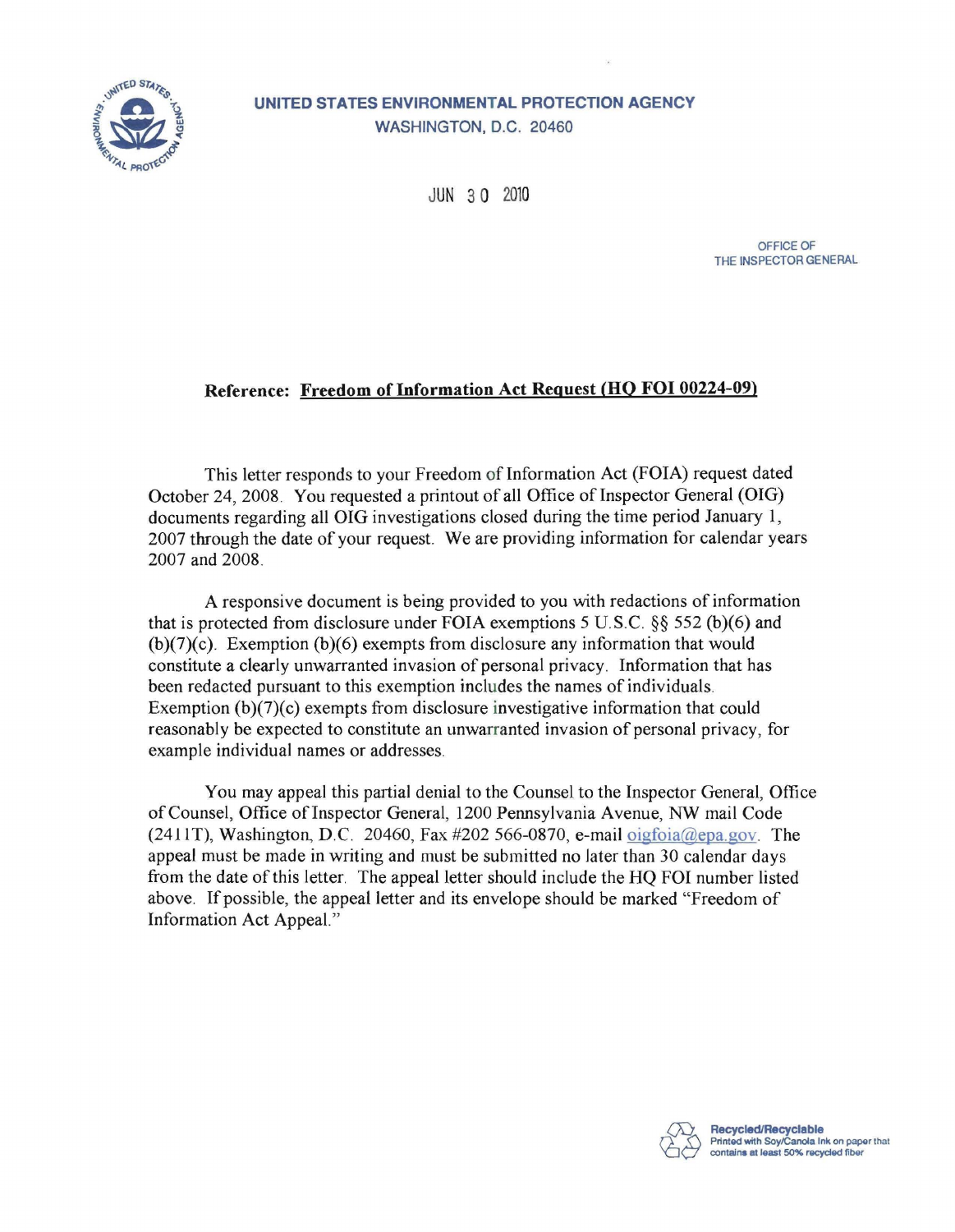**If** you have any question concerning this matter, you may contact Shushona Hyson, Freedom of Information Officer at (202) 566-0869.

Sincerely,<br>EllerMeMuly

 $\sim$ 

Eileen McMahon Assistant Inspector General for Congressional, **Public** Affairs and Management

Enclosures

 $\mathbf{R}$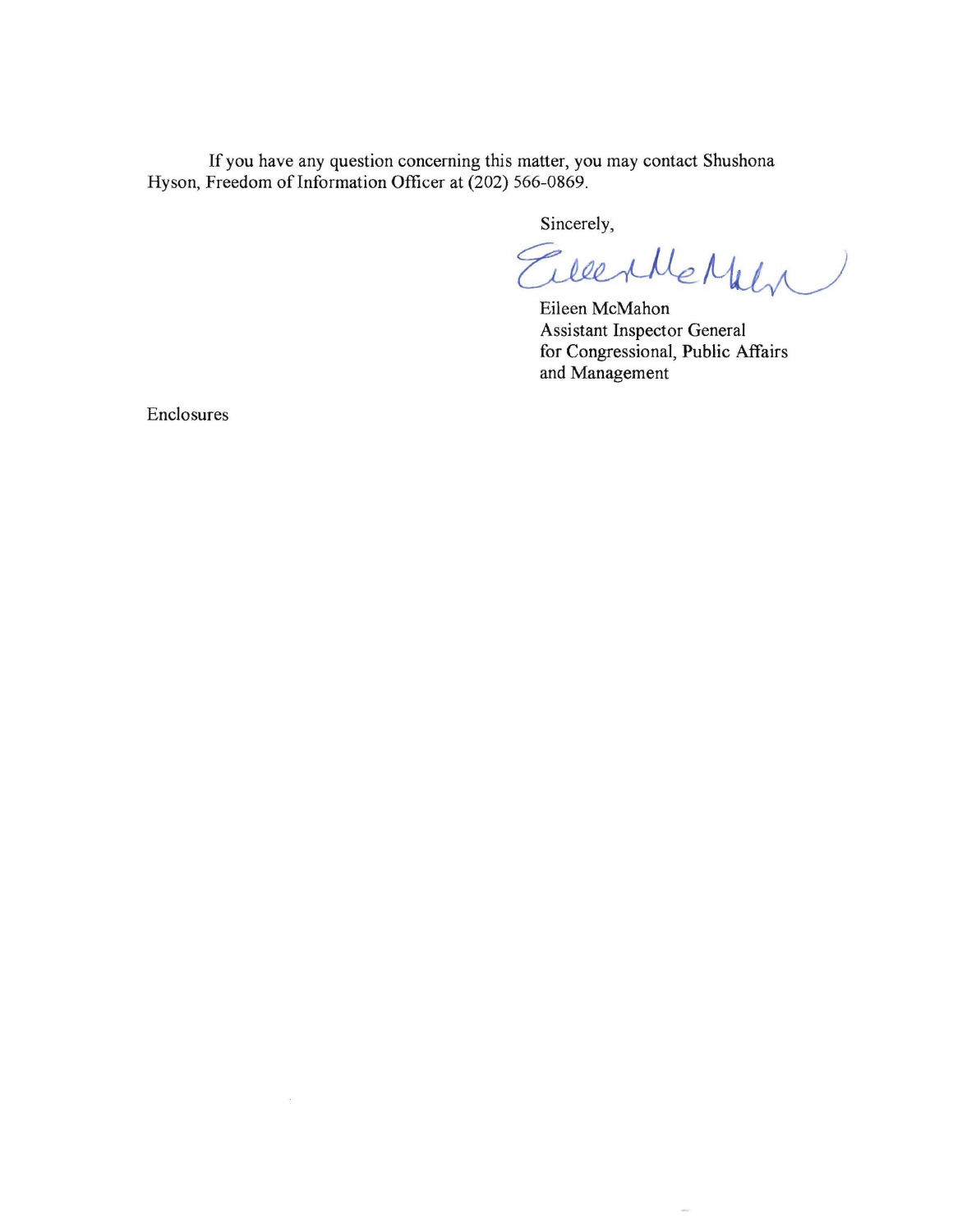| <b>CASE_NUMBER</b>             | <b>TITLE</b>                                                                      | PI_OPEN_DATE CS_OPEN_DATE CLOSE_DATE DESCRIPTION |                     |                                                                 |
|--------------------------------|-----------------------------------------------------------------------------------|--------------------------------------------------|---------------------|-----------------------------------------------------------------|
| 2003-04-0000010                | 66, b7C                                                                           | 19-MAY-03                                        | 21-MAR-07           | <b>Assistance Agreement</b>                                     |
| 2004-04-0000006                |                                                                                   | 23-AUG-04                                        | 29-MAR-08           | Assistance Agreement                                            |
| 2005-04-0000004                | CATAWBA INDIAN NATION, TRIBAL GOVERNMENT OFFICIALS                                | 26-MAY-05                                        | 02-APR-07           | Assistance Agreement                                            |
| 2005-05-0000008                |                                                                                   | 27-APR-05                                        | 26-MAR-07           | Assistance Agreement                                            |
| 2005-06-0000006                |                                                                                   | 01-JUL-05                                        | 30-JAN-07           | Assistance Agreement                                            |
| 2006-09-0000001                |                                                                                   | 06-OCT-05                                        | 01-MAR-07           | Assistance Agreement                                            |
| 2007-11-0000002                | bb, b7c                                                                           |                                                  | 26-MAR-07           | Ássistance Agreement                                            |
| 2007-CS-0005                   |                                                                                   | 8/2/2004                                         |                     | 10/26/2007 Assistance Agreement                                 |
| 2007-CS-0020                   |                                                                                   | 7/18/2006                                        |                     | 7/22/2008 Assistance Agreement                                  |
| 2007-CS-0028                   |                                                                                   | 6/15/2004                                        |                     | 3/21/2007 Assistance Agreement                                  |
| 2007-CS-0043                   |                                                                                   | 11/23/2005                                       |                     | 3/26/2007 Assistance Agreement                                  |
| 2007-CS-0047                   |                                                                                   | 10/16/2006                                       |                     | 9/28/2007 Assistance Agreement                                  |
| 2007-CS-0056                   | IGOR - R.J. MULLINS & ASSOCIATES, INC., (et al.)                                  | 5/22/2001                                        |                     | 7/20/2007 Assistance Agreement                                  |
| 2007-CS-0061                   |                                                                                   | 5/3/2004                                         |                     | 1/9/2008 Assistance Agreement                                   |
| لز2007-CS-0069                 | b6, b7c                                                                           | 4/27/2005                                        |                     | 3/26/2007 Assistance Agreement                                  |
| 2007-CS-0075                   | IGOR - CLOSE, SUSAN                                                               | 7/14/2005                                        |                     | 10/11/2007 Assistance Agreement                                 |
| 2007-CS-0077                   | 66,670                                                                            | 4/13/2006                                        |                     | 5/8/2008 Assistance Agreement                                   |
| 2007-CS-0081                   | IGOR - BERNHARD, MERRILEE BETH (et al.)                                           | 4/5/2006                                         |                     | 7/7/2008 Assistance Agreement                                   |
| 2007-CS-0082                   | $\overline{bb}$ , $b7C$                                                           | 9/12/2006                                        |                     | 5/20/2008 Assistance Agreement                                  |
| 2007-CS-0086                   | <b>IGOR - MORAN, CARLEEN M</b>                                                    | 4/15/2002                                        |                     | 10/11/2007 Assistance Agreement                                 |
| 2007-CS-0099                   | IGOR - BROWNFIELD INSTITUTE CORPORATION (et al.)                                  | 2/3/2005                                         |                     | 7/27/2007 Assistance Agreement                                  |
| 2007-CS-0104                   | <b>IGOR - HARGROVE, KAREN</b>                                                     | 7/18/2005                                        |                     | 4/22/2008 Assistance Agreement                                  |
| 2007-CS-0163                   |                                                                                   | 7/24/2007                                        |                     |                                                                 |
| 2007-CS-0167                   |                                                                                   |                                                  |                     | 6/6/2008 Assistance Agreement                                   |
|                                | b6, b7c                                                                           |                                                  |                     | 4/22/2008 Assistance Agreement                                  |
| 2008-CS-0007                   |                                                                                   | 10/24/2007                                       |                     | 4/22/2008 Assistance Agreement<br>1/9/2008 Assistance Agreement |
| 2008-CS-0008                   |                                                                                   | 10/24/2007                                       |                     |                                                                 |
| 2005-05-0000006                | b4, b7c                                                                           | 04-FEB-05                                        | 24-JAN-07           | 1/9/2008 Assistance Agreement                                   |
| 2007-02-0000001                | UNKNOWN SUBJECT: ZERO-DAY EXPLOIT                                                 | 16-OCT-06                                        | 24-JAN-07           | Computer                                                        |
| 2007-02-0000002                | UNKNOWN SUBJECT: CHINA WORM                                                       | 27-OCT-06                                        | 12-MAR-07           | Computer                                                        |
| 2007-CS-0024                   | $56\quad 57$ C                                                                    | 8/30/2006                                        |                     | Computer                                                        |
| 2007-CS-0050                   | UNKNOWN SUBJECT: THRIFT SAVINGS PLAN HACK,                                        | 2/22/2007                                        | 2/14/2008 Computer  |                                                                 |
| 2008-PI-0068                   |                                                                                   | 5/29/2008                                        |                     | 3/6/2008 Computer                                               |
| 1996-09-0000003                |                                                                                   |                                                  | 10/24/2008 Computer |                                                                 |
| 1997-09-00000                  |                                                                                   | 31-JUL-96                                        | 16-MAR-07           | Contract                                                        |
| 1997-09-00000(                 |                                                                                   | 04-APR-97                                        | 16-MAR-07           | Contract                                                        |
| 1998-08-000000                 | 6.67c                                                                             | 09-MAY-97                                        | 17-MAR-07           | Contract                                                        |
| 1998-08-000000                 |                                                                                   | 08-OCT-97                                        | 16-MAR-07           | Contract                                                        |
| 1998-09-000000?                |                                                                                   | 12-NOV-97                                        | 16-MAR-07           | Contract                                                        |
|                                |                                                                                   | 01-OCT-97                                        | 17-MAR-07           | Contract                                                        |
| 2004-12-00000(<br>2007-CS-0014 |                                                                                   | 31-DEC-03                                        | 02-APR-07           | Contract                                                        |
|                                |                                                                                   | 12/20/2005                                       | 7/3/2008 Contract   |                                                                 |
| 2007-CS-0022                   | $bb_6$ b $7c$                                                                     | 11/9/2005                                        | 4/10/2008 Contract  |                                                                 |
| 2007-CS-0046                   |                                                                                   | 5/5/2006                                         | 9/27/2007 Contract  |                                                                 |
| 2007-CS-0063                   |                                                                                   | 6/3/2004                                         | 10/11/2007 Contract |                                                                 |
| 2007-CS-0066                   |                                                                                   | 12/31/2003                                       | 4/2/2007 Contract   |                                                                 |
| 2007-CS-0090                   |                                                                                   | 10/10/2002                                       | 4/10/2008 Contract  |                                                                 |
| 2007-CS-0110<br>2007-CS-0112   | IGOR - KATRINA:TENNESSEE, TROY, (et al.)<br>IGOR - LMI & ASSOCIATES, LLC (et al.) | 10/26/2005                                       | 10/11/2007 Contract |                                                                 |
|                                |                                                                                   | 8/22/2006                                        | 1/9/2008 Contract   |                                                                 |

 $\mathcal{L}^{\text{max}}_{\text{max}}$ 

 $\mathbf{I}_{\bullet}$ 

 $\mathcal{L}^{\mathcal{L}}$  and  $\mathcal{L}^{\mathcal{L}}$  are the set of the set of the set of the  $\mathcal{L}^{\mathcal{L}}$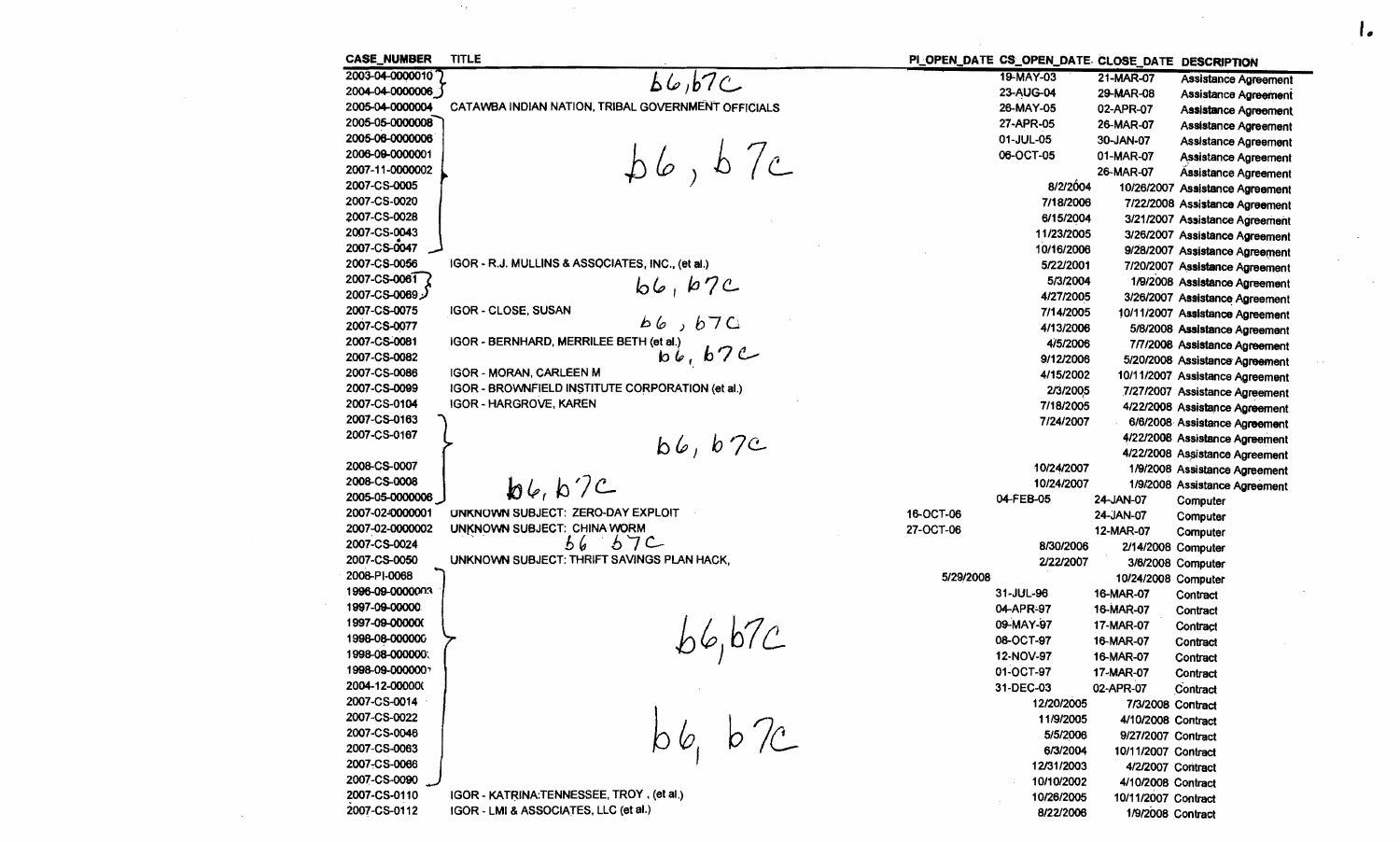$\sim$   $\alpha$ 

 $\sigma$ .

2003-02-0000015 2006-00-0000002 2006-00-0000010 2006-02-0000014 2006-16-00000023 2007-00-000000: 2007-CS-0001 2007-CS-0016 2007-CS-0017 2007-CS-0019 2007-CS-0027 2007-CS-0044 2007-CS-0076 2007-CS-0079 2007-CS-0084 2007-CS-010L 2007-CS-0111 2007-CS-0114 2007-CS-0116 2007-CS-0117 2007-CS-0179

 $bb_0$   $b7c$ 

EPA EMPLOYEE  $bb6, b7c$ <br> $b6, b7c$ 

IGOR SHARPE, TAYLOR MARCUS

 $66,67C$ IDENTITY MASK (07-01),  $b6, b7c$ 

|           | 08-AUG-03  | 09-APR-07 | <b>Employee Integrity</b>     |
|-----------|------------|-----------|-------------------------------|
|           | 08-NOV-05  | 26-FEB-07 | <b>Employee Integrity</b>     |
|           | 18-OCT-06  | 09-JAN-08 | <b>Employee Integrity</b>     |
| 6/28/2006 |            | 09-APR-07 | <b>Employee Integrity</b>     |
|           | 06-FEB-06  | 09-APR-07 | <b>Employee Integrity</b>     |
| 11-DEC-06 |            | 05-FEB-07 | <b>Employee Integrity</b>     |
|           | 4/24/2002  |           | 9/27/2007 Employee Integrity  |
|           | 4/12/2006  |           | 9/27/2007 Employee Integrity  |
|           | 4/18/2006  |           | 10/6/2008 Employee Integrity  |
|           | 7/13/2006  |           | 1/8/2008 Employee Integrity   |
|           | 8/4/2004   |           | 1/8/2008 Employee Integrity   |
|           | 4/4/2005   |           | 10/11/2007 Employee Integrity |
|           | 9/9/2005   |           | 10/30/2007 Employee Integrity |
|           | 12/14/2005 |           | 10/30/2007 Employee Integrity |
|           | 11/21/2006 |           | 9/27/2007 Employee Integrity  |
|           | 10/13/2004 |           | 9/27/2007 Employee Integrity  |
|           | 3/6/2006   |           | 9/27/2007 Employee Integrity  |
|           | 2/6/2006   |           | 4/9/2007 Employee Integrity   |
|           | 6/12/2006  |           | 4/9/2007 Employee Integrity   |
|           | 3/20/2007  |           | 6/5/2007 Employee Integrity   |
|           | 9/11/2007  |           | 3/6/2008 Employee Integrity   |

 $\sim$ 

 $\Delta\phi_{\rm{in}}$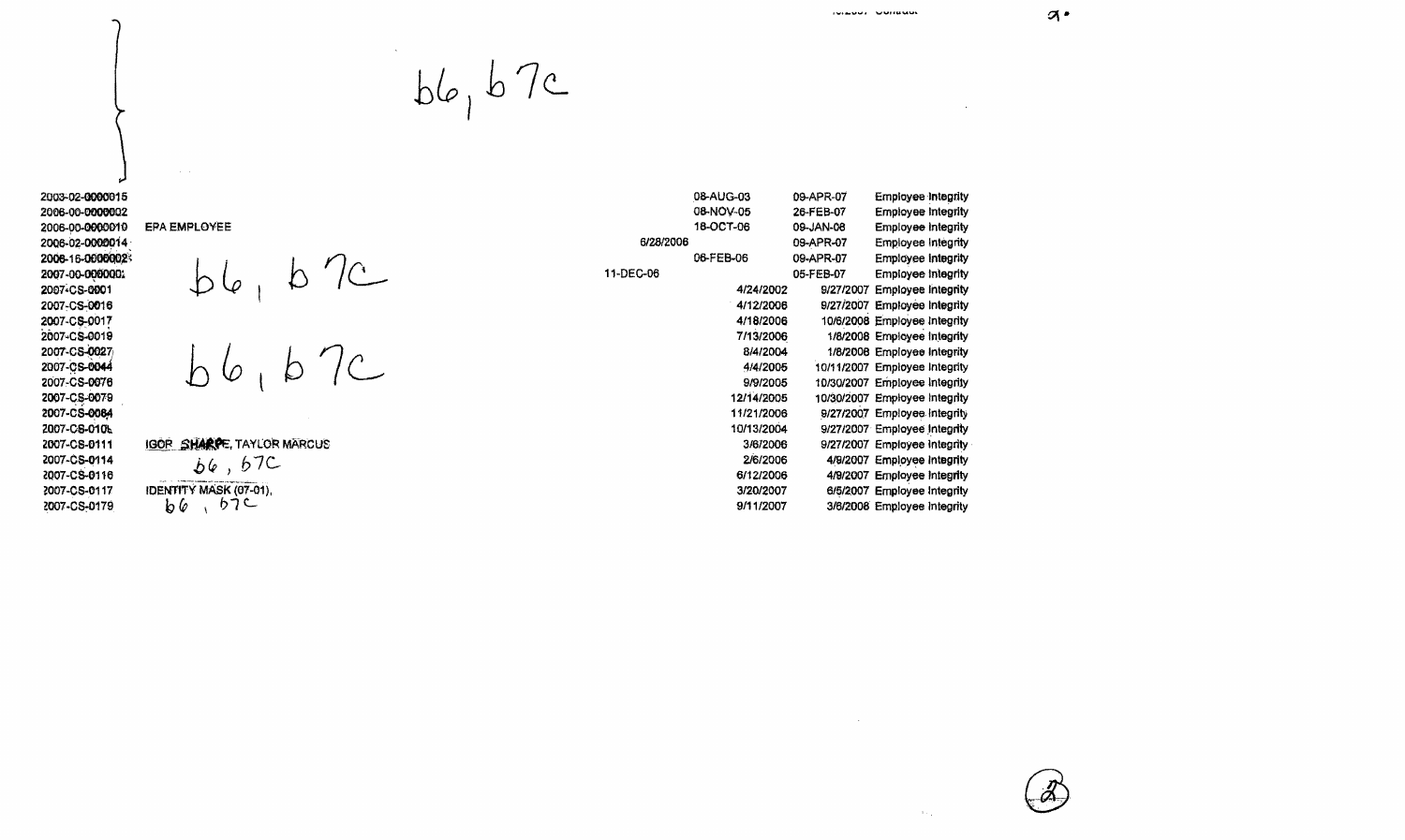**CASE NUMBER TITLE** PLOPEN DATE CS\_OPEN\_DATE CLOSE DATE DESCRIPTION 2007-CS-0187 9/18/2007 4/10/2008 Employee integrity 2007-PI-0120 4/10/2007 2007-PI-0127 2007-PI-0128 2007-PI-0131 2008-PI-0003 2008-PI-0004 2008-PI-0060 2007-CS-0115 2/6/2006 9/27/2007 Intrusion 2008-CS-0005 UNKNOWN SUBJECT: RTP INTRUSION, DNS HACK, 10/24/2007 3/31/2008 Intrusion KANG, JIANSHI 20-SEP-02 2002-01-0000005 26-MAR-07 Laboratory 2002-05-0000008 03-JUN-02 12-MAR-07 Laboratory 2002-08-0000006 12-SEP-02 22-FEB-07 Laboratory 18-FEB-03 2003-12-0000003 22-FEB-07 Laboratory 2005-11-0000005 14-DEC-04 17-JAN-07 Laboratory 2006-05-0000007 18-JUL-06 22-FEB-07 Laboratory 2007-CS-0002 6/2/2003 4/16/2008 Laboratory 2007-CS-0003 IGOR - MARTEL LABORATORIES, JDS, INC. 9/10/2004 9/27/2007 Laboratory 2007-CS-0006 1/6/2005 12/13/2007 Laboratory 2007-CS-0048 5/26/2006 4/3/2008 Laboratory 2/13/2006 2007-CS-0049 3/27/2008 Laboratory 2007-CS-0057 8/30/2002 9/27/2007 Laboratory 2007-CS-0058 **IGOR - AUSTIN, THOMAS R.** 8/11/2003 3/27/2008 Laboratory 2007-CS-0059 4/4/2003 7/7/2008 Laboratory D (0 2007-CS-0062 5/7/2004 2/14/2008 Laboratory 2007-CS-0091 IGOR - COMPUCHEM ENVIRONMENTAL (A DIVISION OF LIBERTY ANALYTICAL CORPORATION) 12/2/2002 10/11/2007 Laboratory 2007-CS-0092 IGOR - WATER AND SEWER BOARD OF TALLADEGA CITY, ALABAMA 10/23/2003 1/9/2008 Laboratory 2007-CS-0096 IGOR - STANDARD LABORATORIES, INC. (et al.) 4/27/2004 10/11/2007 Laboratory IGOR - BECHTEL JACOBS CORPORATIONS / DURATEK FEDERAL SERVICES 2007-CS-0097 4/27/2004 10/11/2007 Laboratory 2007-CS-0098 11/2/2004 4/3/2008 Laboratory  $601$  $\omega$ 2007-CS-0100 6/24/2005 1/9/2008 Laboratory 2007-CS-0108 **IGOR - UNKNOWN EPA OFFICIALS LIBBY, MT** 10/12/2006 6/27/2008 Laboratory 2007-CS-0165 7/24/2007 2/6/2008 Laboratory ا حا دا  $n7c$ 2005-09-0000004 UNKNOWN SUBJECT: THEFT OF GOVT COMPUTER EQUIP. EPA R10 03-DEC-04 18-JAN-07 Other UNKNOWN SUBJECT: STOLEN LAPTOP COMPUTERS 2007-02-0000003 25-NOV-06 05-FEB-07 Other 2007-07-0000001 UNKNOWN SUBJECT: SUSPICIOUS PACKAGE 13-DEC-06 05-JAN-07 Other 2007-CS-0012 8/17/2005 7/12/2007 Other  $b7c$ 2007-CS-0026 7/18/2006 1/8/2008 Other 2007-CS-0031 4/26/2005 1/9/2008 Other 2007-CS-0032 **IGOR - UNKNOWN SUBJECT: SUSPICIOUS PACKAGE CAUSING PARTIAL SHUTDOWN OF EPA REGIOI** 1/8/2007 9/27/2007 Other 2008-CS-0051 UNKNOWN SUBJECT: TELEPHONIC DEATH THREAT 4/16/2008 10/6/2008 Other

. پن